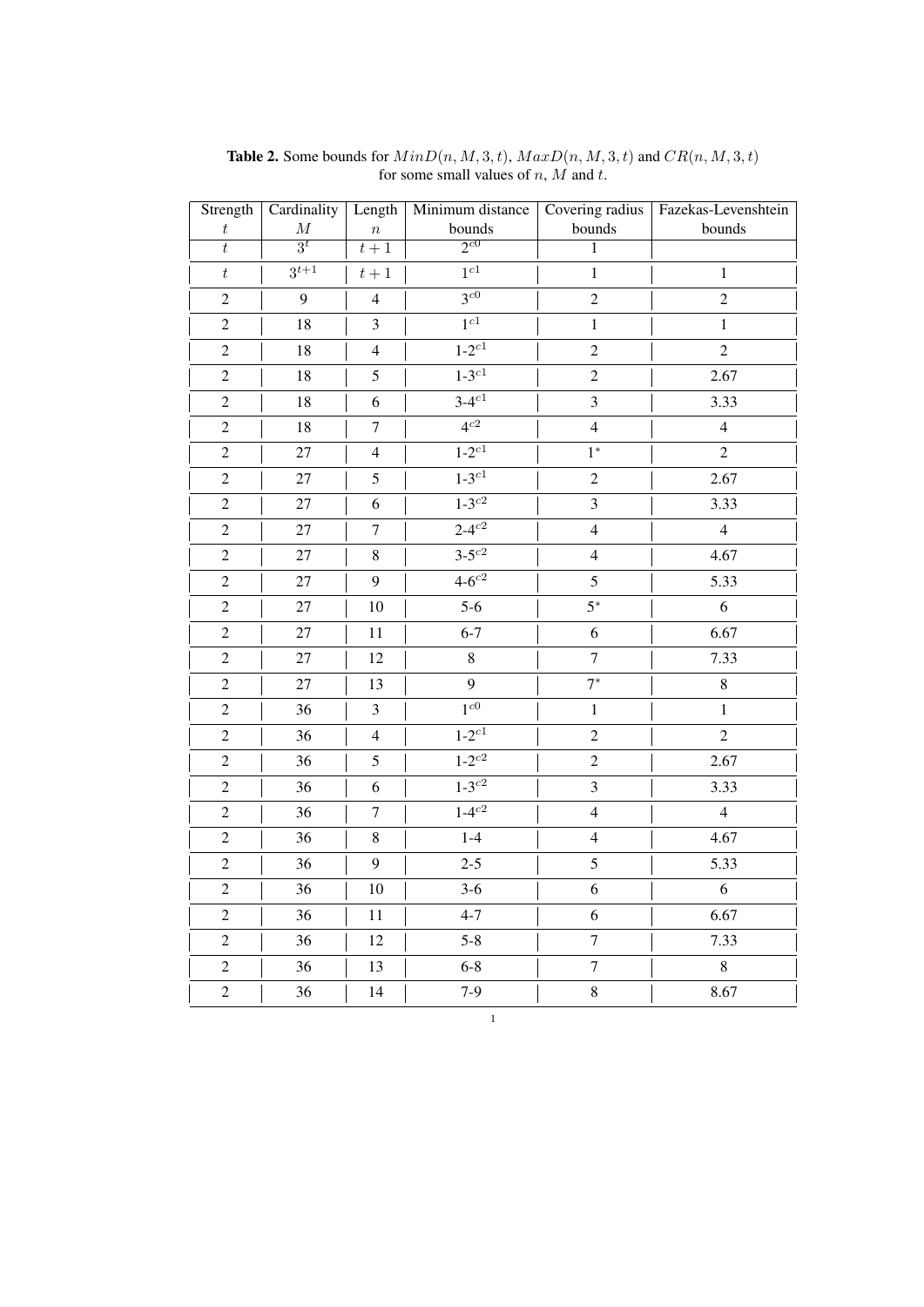| Strength         | Cardinality     | Length           | Minimum distance        | Covering radius | Fazekas-Levenshtein |
|------------------|-----------------|------------------|-------------------------|-----------------|---------------------|
| $\boldsymbol{t}$ | $\cal M$        | $\overline{n}$   | bounds                  | bounds          | bounds              |
| $\overline{2}$   | $\overline{36}$ | $\overline{15}$  | $8-10$                  | $\overline{9}$  | 9.33                |
| $\overline{c}$   | 36              | 16               | $8 - 10$                | 10              | $10\,$              |
| 3                | 54              | $\overline{4}$   | 1 <sup>c1</sup>         | $\mathbf{1}$    | 1.54                |
| 3                | 54              | 5                | $1 - 2^{c1}$            | $\overline{2}$  | 2.09                |
| 3                | 81              | 5                | $1 - 2^{c1}$            | $1^*$           | 2.09                |
| 3                | 81              | 6                | $1 - 3^{c1}$            | $\overline{c}$  | 2.67                |
| 3                | 81              | $\boldsymbol{7}$ | $1 - 3^{c2}$            | $\mathfrak{Z}$  | 3.24                |
| 3                | 81              | 8                | $2 - 4^{c2}$            | 3               | 3.82                |
| $\mathfrak{Z}$   | 81              | 9                | $3 - 5^{c2}$            | $\overline{4}$  | 4.40                |
| 3                | 81              | 10               | $4 - 6^{c2}$            | 5               | 5                   |
| $\overline{4}$   | 243             | 6                | $1 - 2^{c1}$            | $1^*$           | 2.09                |
| $\overline{4}$   | 243             | $\overline{7}$   | $1 - 2^{c2}$            | $\overline{2}$  | 2.67                |
| $\overline{4}$   | 243             | $8\,$            | $1 - 3^{c1}$            | $2^*$           | 3.24                |
| $\overline{4}$   | 243             | 9                | $3 - 4^{c1}$            | 3               | 3.82                |
| $\overline{4}$   | 243             | 10               | $\overline{5^{c1}}$     | $\overline{4}$  | 4.40                |
| $\overline{4}$   | 243             | 11               | $6^{c1}$                | $\sqrt{5}$      | 5                   |
| 5                | 729             | $\boldsymbol{7}$ | $1 - 2^{c1}$            | $1^*$           | 2.21                |
| 5                | 729             | 8                | $1 - 2^{c2}$            | $\sqrt{2}$      | 2.72                |
| 5                | 729             | 9                | $1 - 3^{c2}$            | $2^*$           | 3.24                |
| 5                | 729             | 10               | $3 - 4^{c2}$            | $\mathfrak{Z}$  | 3.77                |
| 5                | 729             | 11               | $5^{c2}$                | $2^*$           | 4.30                |
| 5                | 729             | 12               | $\overline{6^{c2}}$     | $3^*$           | 4.85                |
| 6                | 2187            | 8                | $\overline{1 - 2^{c1}}$ | $\sqrt{2}$      | 2.21                |
| 6                | 2916            | $\boldsymbol{7}$ | $\overline{1^{c1}}$     | $\,1$           | 1.71                |
| 6                | 2916            | $\,8\,$          | $1 - 2^{c1}$            | $\sqrt{2}$      | 2.21                |
| 6                | 2916            | 9                | $1 - 2^{c2}$            | $\sqrt{2}$      | 2.72                |
| 6                | 2916            | 10               | $1 - 3^{c2}$            | $\mathfrak{Z}$  | 3.24                |
| 6                | 2916            | 11               | $2 - 4^{c2}$            | 3               | 3.77                |
| $\boldsymbol{7}$ | 6561            | 9                | $1 - 2^{c1}$            | $1*$            | 2.32                |

Remark. The single value in the column with minimum distance bounds shows that lower and upper bounds coincide, i.e. every OA with the corresponding  $M$ ,  $n$ ,  $q$ , and  $t$  has this minimum distance and,